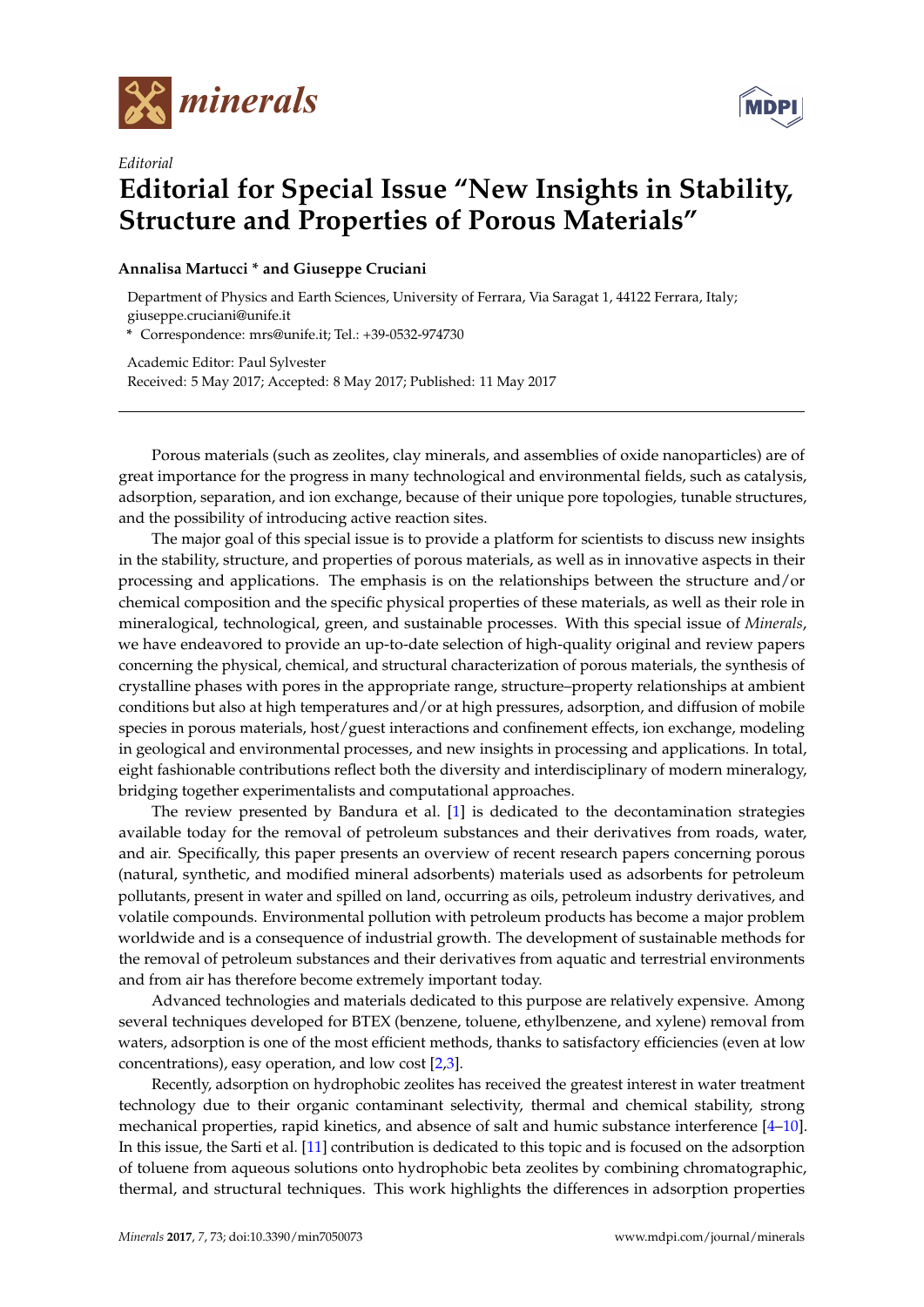between as-synthesized and calcined beta zeolites, with different  $SiO_2/Al_2O_3$  ratios, toward a water contaminant of great concern such as toluene. The authors demonstrate that the thermal treatment significantly improves the adsorption properties of all selected zeolites especially for the most hydrophobic beta, thus opening new alternatives for the industrial application of this material, mainly in hydrocarbon adsorption processes in the presence of water.

In order for the adsorption process to be cost-effective, the progressive deactivation of saturated sorbents has become an essential task [\[12–](#page-2-6)[16\]](#page-3-0). Thermal treatment is the most common regeneration technique, where organic host molecules are decomposed and/or oxidized at high temperature. Consequently, there is a strong interest in understanding the mechanisms behind the thermal regenerative solution, which makes zeolites regenerable materials that are efficiently reusable in the contaminant adsorption process. In this issue, the temperature-induced desorption of methyl *tert*-butyl ether (MTBE) from aqueous solutions onto hydrophobic ZSM-5 zeolite is studied by Rodeghero et al. [\[17\]](#page-3-1) using in situ synchrotron powder diffraction and chromatographic techniques. Rietveld analysis demonstrated that the desorption process occurred without any significant zeolite crystallinity loss, but with slight deformations in the channel apertures. This kind of information is crucial for understanding the features of both adsorption and desorption processes, thus helping in the design of water treatment appliances based on microporous materials as well as designing and optimizing the regeneration treatment of zeolite.

As reported in this issue by Bundru et al. [\[18\]](#page-3-2), the regeneration of the exhausted zeolite as well as the recovery of ammonia are feasible processes. Spent exchangers such as  $NH_4$ -exchanged synthetic zeolites can be transformed into mullite and amorphous silica by thermal treatments [\[19](#page-3-3)[–21\]](#page-3-4). With this perspective, a material containing NH4-clinoptilolite, derived from a wastewater treatment, has be evaluated as a potential raw material for the ceramic industry. The results of this research are interesting, because they indicate that NH4-clinoptilolite represents a raw material of interest in the ceramic field, in particular in the production of acid refractory.

The reuse (addition) of the spent zeolitic sorbents containing petroleum waste to produce lightweight aggregates (LWAs) is also discussed by Franus et al. [\[22\]](#page-3-5). It is well known that the mineral composition and organic amendments to the substrate can control the physical properties of LWAs. Therefore, Franus et al. [\[22\]](#page-3-5) hypothesize here that the addition of waste zeolites can modify the structure of the standard clay-based LWAs towards higher porosity, which differs depending on the zeolite used.

As reported by Arletti et al. [\[23\]](#page-3-6), recent studies on the behavior of both natural and synthetic microporous materials under high pressure (HP) provide important information on their elastic behavior and stability, thus opening new perspectives for technological applications. This paper presents a study, performed by in situ synchrotron X-ray powder diffraction (XRPD), of the HP stability and behavior of the natural zeolite amicite. The investigation aimed in particular to understand the relationships between compressibility and framework/extraframework content as well as the influence of different penetrating or non-penetrating fluids on the compressibility and HP deformation mechanisms of this zeolite.

In the present volume, Krupskaya et al. [\[24\]](#page-3-7) discuss the mechanism of montmorillonite structural alteration and the modification of bentonites' properties under thermochemical treatment (treatment with inorganic acid solutions at different temperatures, concentrations, and reaction times). The mechanism of montmorillonite transformation under acid solution treatment as well as its influence on bentonite properties are evaluated. The modification of structural and adsorption characteristics with acid treatment can be useful to simulate behavior of the engineered barrier properties for repositories of radioactive and industrial wastes, especially in the case of dealing with liquid radioactive wastes.

The aim of the Steudel et al. [\[25\]](#page-3-8) study is the characterization of a clay from the Madrid basin, which shows exceptional suitability as adsorbent material in biotechnology processes [\[26\]](#page-3-9), as adsorbent for mycotoxins [\[27\]](#page-3-10) as well as in pesticide removal from water [\[28\]](#page-3-11) for this clay. This last can be also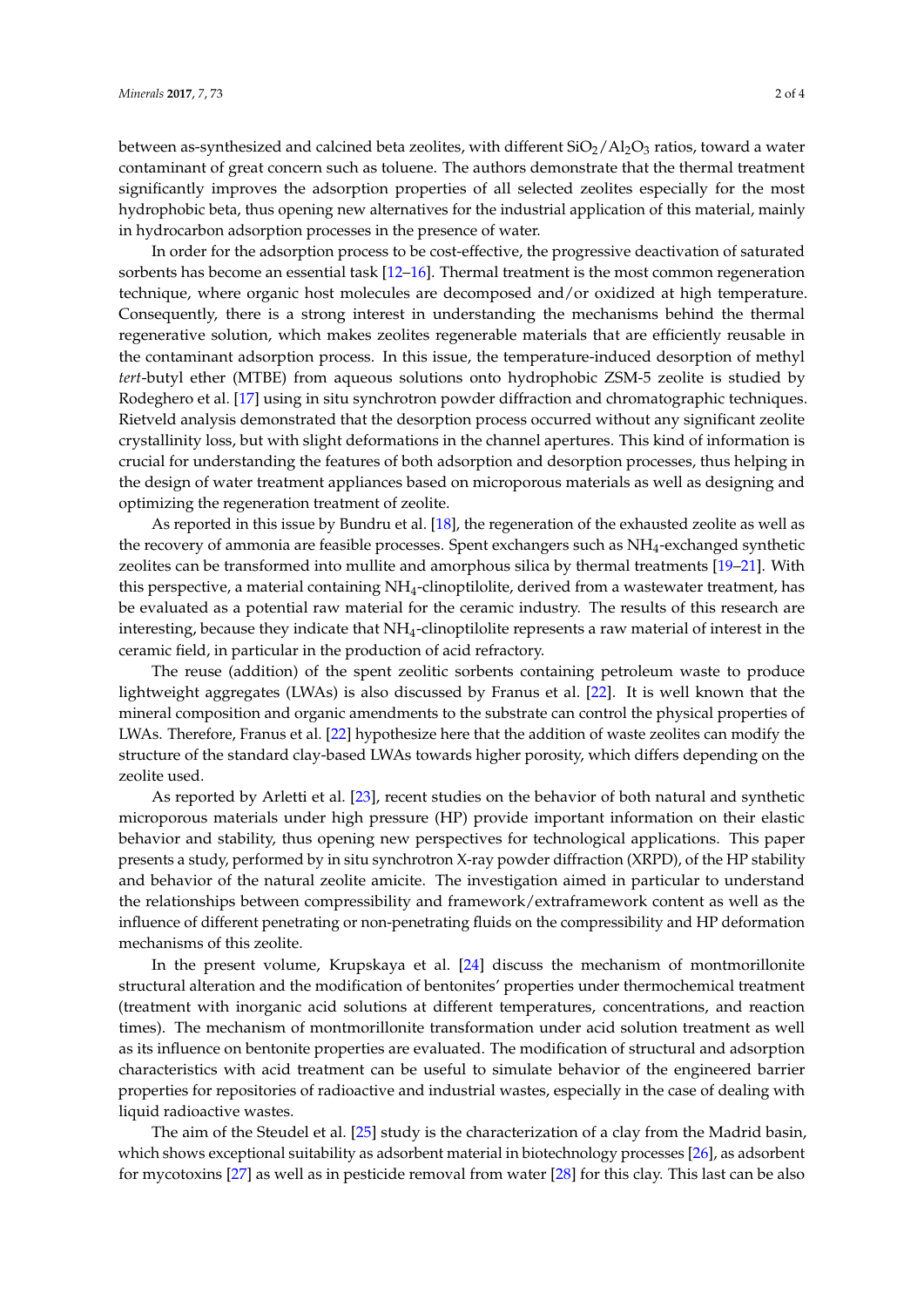used to bind contaminants from the manufacture of paper [\[29\]](#page-3-12). The authors reported that this clay is highly suitable for mining without chemical pretreatment, which reduces environmental burden [\[29\]](#page-3-12).

Finally, the Due et al. study [\[30\]](#page-3-13) is focused on volumetric swelling strain and strength reduction of pillars when  $CO<sub>2</sub>$  is stored in abandoned coal mines. The volumetric swelling strain is theoretically derived as a function of time by adsorption pressure increasing step by step under unconfined conditions. In connection with the conditions of coal pillars in abandoned coal mines, and a uniaxial loading model is proposed by simplifying the actual condition.

In conclusion, it is my hope that this special issue will serve as a valuable and substantive resource for anyone interested in studies of porous materials, as well as satisfy the curiosity of readers and encourage others to pursue further their interest in relationships between the structure and/or chemical composition and the specific physical properties of these materials, as well as their role in mineralogical, technological, green, and sustainable processes.

**Conflicts of Interest:** The authors declare no conflict of interest.

## **References**

- <span id="page-2-0"></span>1. Bandura, L.; Woszuk, A.; Kołodyńska, D.; Franus, W. Application of Mineral Sorbents for Removal of Petroleum Substances: A Review. *Minerals* **2017**, *7*, 37. [\[CrossRef\]](http://dx.doi.org/10.3390/min7030037)
- <span id="page-2-1"></span>2. Gupta, V.K.; Verma, N. Removal of volatile organic compounds by cryogenic condensation followed by adsorption. *Chem. Eng. Sci.* **2002**, *57*, 2679–2696. [\[CrossRef\]](http://dx.doi.org/10.1016/S0009-2509(02)00158-6)
- <span id="page-2-2"></span>3. Pasti, L.; Rodeghero, E.; Sarti, E.; Bosi, V.; Cavazzini, A.; Bagatin, R.; Martucci, A. Competitive adsorption of VOCs from binary aqueous mixtures on zeolite ZSM-5. *RSC Adv.* **2016**, *6*, 54544–54552.
- <span id="page-2-3"></span>4. Costa, A.A.; Wilson, W.B.; Wang, H.; Campiglia, A.D.; Dias, J.A.; Dias, S.C.L. Comparison of BEA, USY and ZSM-5 for the quantitative extraction of polycyclic aromatic hydrocarbons from water samples. *Microporous Mesoporous Mater.* **2012**, *149*, 186–192. [\[CrossRef\]](http://dx.doi.org/10.1016/j.micromeso.2011.06.016)
- 5. Abu-Lail, L.; Bergendahl, J.A.; Thompson, R.W. Adsorption of methyl tertiary butyl ether on granular zeolites: Batch and column studies. *J. Hazard. Mater.* **2010**, *178*, 363–369. [\[CrossRef\]](http://dx.doi.org/10.1016/j.jhazmat.2010.01.088) [\[PubMed\]](http://www.ncbi.nlm.nih.gov/pubmed/20153106)
- 6. Anderson, M.A. Removal of MTBE and other organic contaminants from water by sorption to high silica zeolites. *Environ. Sci. Technol.* **2000**, *34*, 725–727. [\[CrossRef\]](http://dx.doi.org/10.1021/es990390t)
- 7. Rossner, A.; Knappe, D.R. MTBE adsorption on alternative adsorbents and packed bed adsorber performance. *Water Res.* **2008**, *42*, 2287–2299. [\[CrossRef\]](http://dx.doi.org/10.1016/j.watres.2007.12.009) [\[PubMed\]](http://www.ncbi.nlm.nih.gov/pubmed/18222520)
- 8. Pasti, L.; Martucci, A.; Nassi, M.; Cavazzini, A.; Alberti, A.; Bagatin, R. The role of water in DCE adsorption from aqueous solutions onto hydrophobic zeolites. *Microporous Mesoporous Mater.* **2012**, *160*, 182–193. [\[CrossRef\]](http://dx.doi.org/10.1016/j.micromeso.2012.05.015)
- 9. Pasti, L.; Sarti, E.; Cavazzini, A.; Marchetti, N.; Dondi, F.; Martucci, A. Factors affecting drug adsorption on beta zeolites. *J. Sep. Sci.* **2013**, *36*, 1604–1611. [\[CrossRef\]](http://dx.doi.org/10.1002/jssc.201201142) [\[PubMed\]](http://www.ncbi.nlm.nih.gov/pubmed/23436460)
- <span id="page-2-4"></span>10. Braschi, I.; Martucci, A.; Blasioli, S.; Mzini, L.L.; Ciavatta, C.; Cossi, M. Effect of humic monomers on the adsorption of sulfamethoxazole sulfonamide antibiotic into a high silica zeolite Y: An interdisciplinary study. *Chemosphere* **2016**, *155*, 444–452. [\[CrossRef\]](http://dx.doi.org/10.1016/j.chemosphere.2016.04.008) [\[PubMed\]](http://www.ncbi.nlm.nih.gov/pubmed/27139123)
- <span id="page-2-5"></span>11. Sarti, E.; Chenet, T.; Pasti, L.; Cavazzini, A.; Rodeghero, E.; Martucci, A. Effect of Silica Alumina Ratio and Thermal Treatment of Beta Zeolites on the Adsorption of Toluene from Aqueous Solutions. *Minerals* **2017**, *7*, 22. [\[CrossRef\]](http://dx.doi.org/10.3390/min7020022)
- <span id="page-2-6"></span>12. Leardini, L.; Martucci, A.; Braschi, I.; Blasioli, S.; Quartieri, S. Regeneration of high-silica zeolites after sulfamethoxazole antibiotic adsorption: A combined in situ high-temperature synchrotron X-ray powder diffraction and thermal degradation study. *Mineral. Mag.* **2014**, *78*, 1141–1160. [\[CrossRef\]](http://dx.doi.org/10.1180/minmag.2014.078.5.04)
- 13. Martucci, A.; Rodeghero, E.; Pasti, L.; Bosi, V.; Cruciani, G. Adsorption of 1,2-dichloroethane on ZSM-5 and desorption dynamics by in situ synchrotron powder X-ray diffraction. *Microporous Mesoporous Mater.* **2015**, *215*, 175–182. [\[CrossRef\]](http://dx.doi.org/10.1016/j.micromeso.2015.05.035)
- 14. Braschi, I.; Blasioli, S.; Buscaroli, E.; Montecchio, D.; Martucci, A. Physicochemical regeneration of high silica zeolite Y used to clean-up water polluted with sulfonamide antibiotics. *J. Environ. Sci.* **2016**, *43*, 302–312. [\[CrossRef\]](http://dx.doi.org/10.1016/j.jes.2015.07.017) [\[PubMed\]](http://www.ncbi.nlm.nih.gov/pubmed/27155437)
- 15. Guisnet, M.; Ribeiro, F.R. *Deactivation and Regeneration of Zeolite Catalysts*; World Scientific: Singapore, 2011.